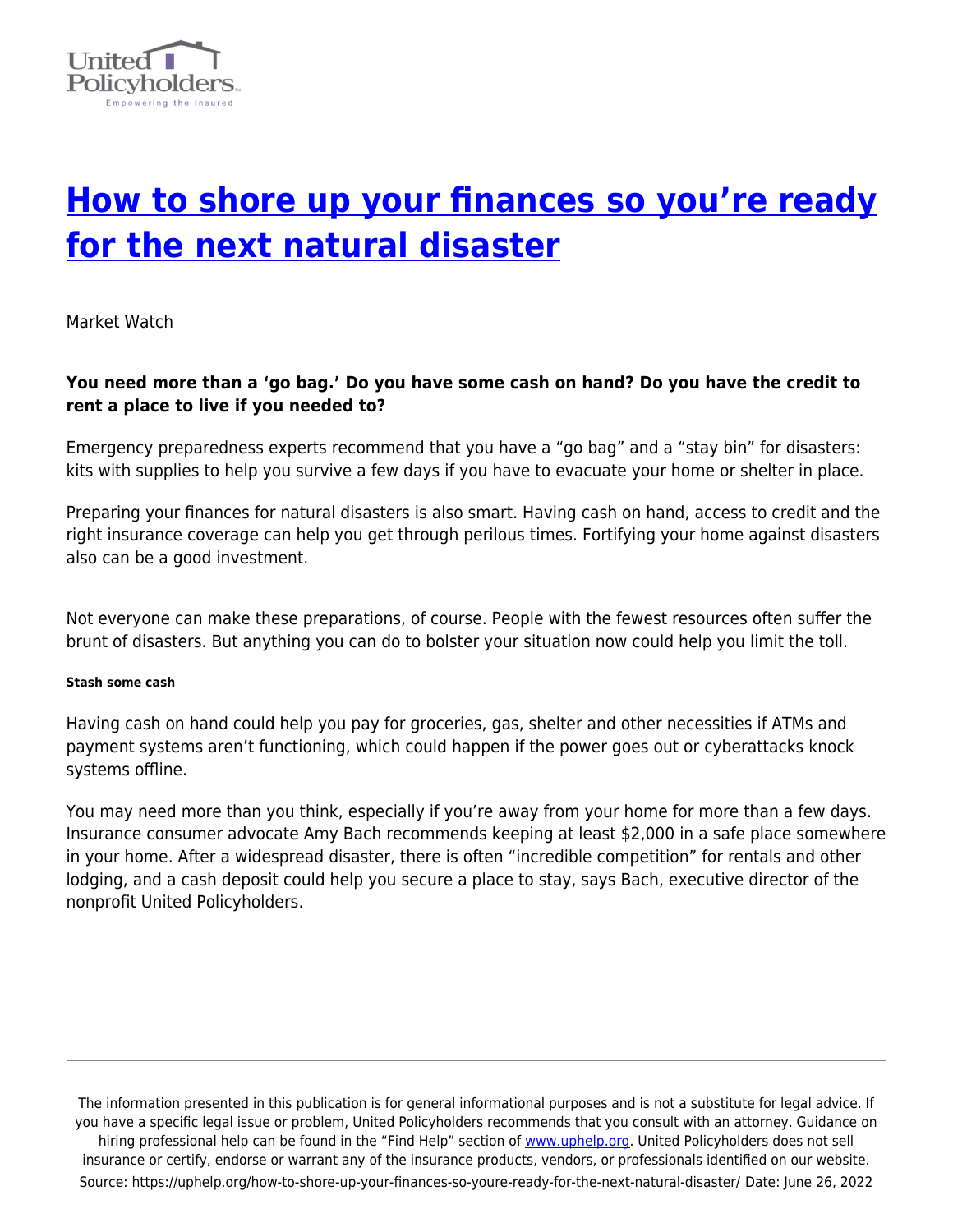

The currency should be in addition to any emergency savings you have at the bank. Again, anything is better than nothing. While financial planners typically recommend an emergency fund equal to three to six months of expenses, even a couple hundred dollars can help you cope.

#### **Get some credit**

Your insurance may have high deductibles or other limitations on your coverage that require you to pay thousands or even tens of thousands of dollars out of pocket. Earthquake and hurricane policies, for example, often have deductibles of 10% or more of the insured value. Insurers also may limit how much they pay for upgrades needed to meet current building codes or for replacing older roofs, Bach says.

A home equity line of credit can give you access to a relatively inexpensive source of money in an emergency. You'll need to set this up long before disaster strikes, since lenders won't let you borrow against a damaged home. Resist the urge to tap this credit for other purposes, so that the money is available when you need it.

An alternative if you're a renter or otherwise can't qualify for a HELOC is to ask your bank for a personal line of credit. Credit cards can also help pay the bills if there's enough available credit. Once you have \$500 or so set aside for emergencies, consider paying down your credit cards and aim to use no more than 30% of your credit limits. Using even less of your credit limits would be even better, because it frees up more space on your cards and also helps to build or maintain your credit scores.

# **Try to cover the big risks**

Check your home's susceptibility to various disasters at freehomerisk.com, a database created by HazardHub, which supplies risk data to insurance companies. Each hazard your property might face is graded from A to F. The lower the grade, the more you should consider ways to mitigate the risk if you can, says HazardHub co-founder Bob Frady.

That could mean buying additional coverage. A typical homeowners or renters policy doesn't cover damage from floods or earthquakes, for example, but such coverage can be purchased separately.

Review your policy to see what's covered and what's not. Make sure you have replacement coverage for your possessions rather than actual cash value coverage, which pays considerably less. You'll also want

The information presented in this publication is for general informational purposes and is not a substitute for legal advice. If you have a specific legal issue or problem, United Policyholders recommends that you consult with an attorney. Guidance on hiring professional help can be found in the "Find Help" section of [www.uphelp.org.](http://www.uphelp.org/) United Policyholders does not sell insurance or certify, endorse or warrant any of the insurance products, vendors, or professionals identified on our website. Source: https://uphelp.org/how-to-shore-up-your-finances-so-youre-ready-for-the-next-natural-disaster/ Date: June 26, 2022